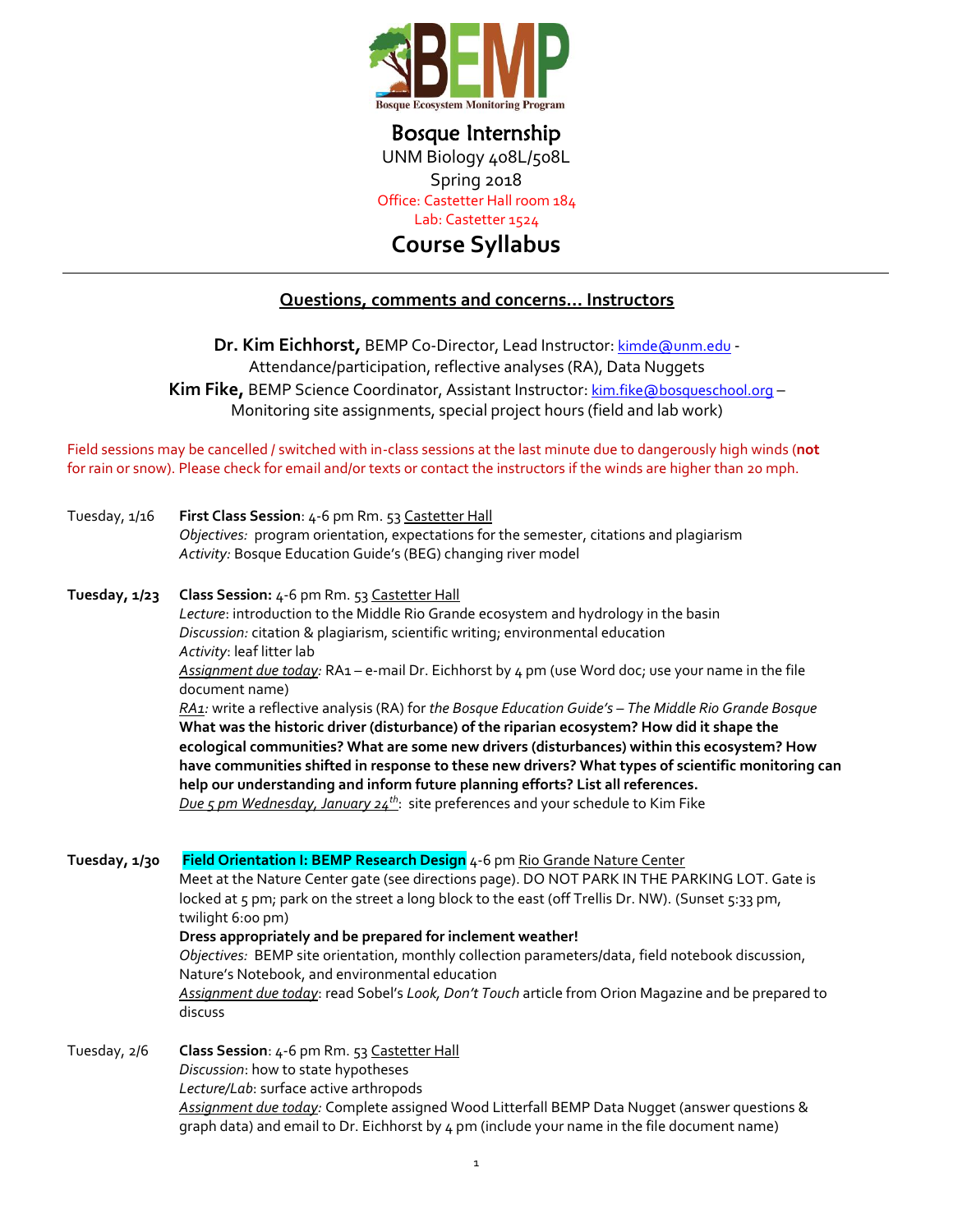| Tuesday, 2/13 | Field: SLO- soils mapping - measurements 4-6 pm; all day opportunities from 10:00 a.m.-6:00 p.m.<br>(Please sign up for a 2-hour increment.)<br>State Land Office (SLO) site (see directions page: drive through the Valle de Oro National Wildlife<br>Refuge and meet at the southwest corner of the Refuge)<br>(Sunset 5:47 pm, twilight 6:13 pm)<br>Dress appropriately and be prepared for inclement weather!<br>Assignment due today: Soils readings - write reflective analysis: how can the soils monitoring data be<br>used with current BEMP datasets to increase understanding of the bosque ecosystem? How do soils<br>impact community structures? What are some new questions that can be addressed? Be prepared to<br>discuss the reading.<br>Remember to: coordinate with your site representative for monthly monitoring for next week |
|---------------|--------------------------------------------------------------------------------------------------------------------------------------------------------------------------------------------------------------------------------------------------------------------------------------------------------------------------------------------------------------------------------------------------------------------------------------------------------------------------------------------------------------------------------------------------------------------------------------------------------------------------------------------------------------------------------------------------------------------------------------------------------------------------------------------------------------------------------------------------------|
| $2/19 - 2/24$ | Monthly Monitoring Collection at assigned site - coordinate with site rep<br>Objectives: work with volunteers to collect monthly data (NO CLASS SESSION!)<br>Assignment due Feb. 20: state three testable, scientific hypotheses based on BEMP data and note the<br>associated datasets needed to test each hypothesis. Use provided template - email to Dr. Eichhorst                                                                                                                                                                                                                                                                                                                                                                                                                                                                                 |
| Tuesday, 2/27 | Class Session: 4-6 pm Rm. 53 Castetter Hall<br>Lecture: Bosque disturbance ecology (fire, floods and land management): BEMP results and data<br>Discussion: how to write BEMP final paper/Data Nugget<br>Quiz: BEMP field protocols for monitoring depth to groundwater, water level in ditch, precipitation,<br>and litterfall; lab methods for sorting litterfall<br>Assignment due today: read Muldavin et al. 2017; be prepared to discuss                                                                                                                                                                                                                                                                                                                                                                                                         |
| Tuesday, 3/6  | Crawford Symposium: 4-6 pm (7 pm if you can stay for dinner) UNM SUB Ballrooms B & C<br>Assignment during symposium: write down three potential final exam questions and answers, turn in<br>before you leave<br>Assignment due today: Background and References for Data Nugget (Introduction) - email to Dr.<br>Eichhorst                                                                                                                                                                                                                                                                                                                                                                                                                                                                                                                            |
| $3/11 - 3/18$ | <b>UNM Spring Break!</b>                                                                                                                                                                                                                                                                                                                                                                                                                                                                                                                                                                                                                                                                                                                                                                                                                               |
| $3/19 - 3/24$ | Monthly Monitoring Collection at assigned site - coordinate with site rep.<br>Objectives: work with volunteers to collect monthly data (NO CLASS SESSION!)<br>Assignment due March 20: Soil mapping write-up (where would you collect samples and why?)                                                                                                                                                                                                                                                                                                                                                                                                                                                                                                                                                                                                |



5 Special Project Hours (of 10 total) must be done by 5pm Friday, March 23rd if you want to be able to earn extra credit.

Tuesday, 3/27 **Class Session**: 4-6 pm Rm. 53 Castetter Hall *Lecture/Activity:* climate change *Activity*: computer lab graphing work for final paper *Activity*: soil mapping *Assignment due today*: table of summarized BEMP data; BRING LAPTOP. *Also due today*: write RA3 for *Regional Climatic Considerations for Borderlands Sustainability* (Gutzler) and *Global Warming: The good, the bad, the ugly and the efficient* (Moore) **RA 3: Who are the authors of the readings? What are their funding sources? What are the impacts of climate change in terms of water availability for the Middle Rio Grande and bosque? How will this impact the economy? What are the likely future conditions of the bosque? What are some of the challenges that land managers will face? List all references.**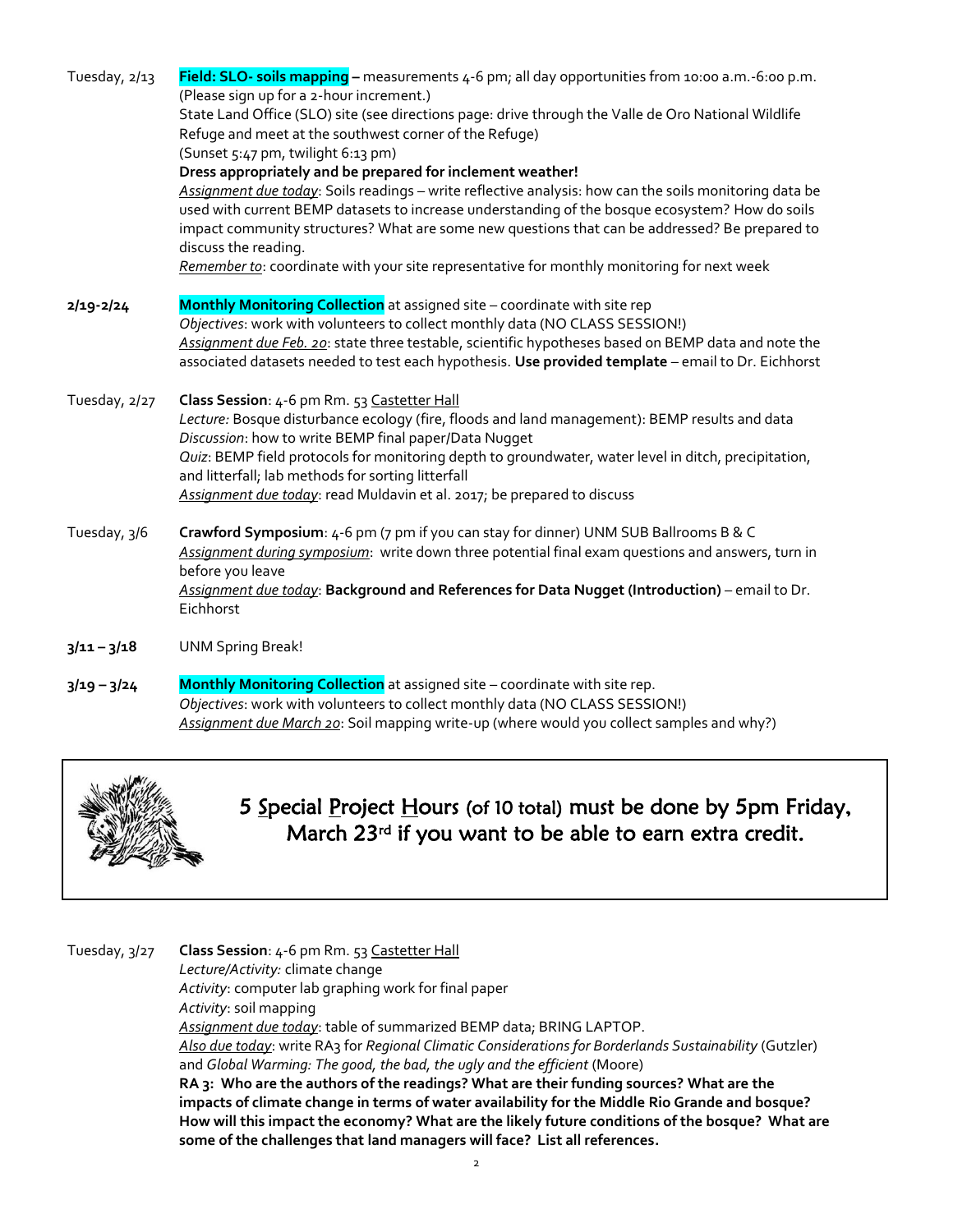| Tuesday, 4/3  | Field: SLO - soils work and woody debris: 4-6 pm                                                                    |
|---------------|---------------------------------------------------------------------------------------------------------------------|
|               | State Land Office (SLO) site (see directions page: drive through the Valle de Oro National Wildlife                 |
|               | Refuge and meet at the southwest corner of the Refuge). (Sunset 7:29 pm)                                            |
|               | Dress appropriately and be prepared for inclement weather; bring FIELD JOURNAL!                                     |
|               | Objectives: use soil mapping to inform field sampling locations                                                     |
|               | Activities: soil texture sampling and description; woody debris/fuel load monitoring                                |
|               | Assignment due today: read Water in the Middle Rio Grande: One Observer's View; based on your                       |
|               | reading, BEMP discussions, and personal curiosity - email three questions to ask the water panel                    |
| Tuesday, 4/10 | Class Session: 4-6 pm Rm. 53 Castetter Hall                                                                         |
|               | Activity: water panel discussion with three quest panelists; ask two questions for full credit                      |
|               | Assignment due today: email your FINAL PAPER/ Data Nugget (this is NOT a rough draft) to Dr. E.;                    |
|               | turn in the student version and the teacher version. Use your name in the file document name.                       |
| $4/16 - 4/21$ | Monthly Monitoring Collection at assigned site - coordinate with site rep.                                          |
|               | Objectives: work with volunteers to collect monthly data (NO CLASS SESSION!)                                        |
|               | Assignment due April 17: email your edits of the peer-review paper and the completed student version                |
|               | to Dr. Eichhorst                                                                                                    |
| Tuesday, 4/24 | Final Class Session: 4-6 pm Rm. 53 Castetter Hall                                                                   |
|               | Activities: repeat and graduate student final presentations (approx. 10 minutes)                                    |
|               | Activities: final exam                                                                                              |
|               | Returned to you: peer-edited 1 <sup>st</sup> draft and corrected 1 <sup>st</sup> draft by Dr. Eichhorst             |
|               | Assignment due today: Soils Summary; e-mail a bulleted list of special project hours to Kim Fike, turn              |
|               | in field notebooks                                                                                                  |
| $4/30 - 5/5$  | Set and Collect Pitfall Traps: Coordinate with Kim Fike. Setting and/or collecting at sites for at least            |
|               | two hours is required for class credit; additional help counts towards special project hours and/or extra<br>credit |

*Objectives*: work with volunteers to collect surface-active arthropod data (NO CLASS SESSION!) *Assignments due 5/1*: **e-mail corrected final paper to Dr. Eichhorst**

# Additional Notes

This is a three-hour credit course of which we meet for two hours during a class session. Other events and opportunities will develop during the semester, many of which are optional but may be used for extra credit. However, interns are expected to:

- Assist with their assigned volunteer group at monthly collections and pitfall setting/collecting.
- Complete **10 special project hours** that assist in forwarding BEMP.
- Develop and present an environmental education activity to the class.
- Write a reflective analysis for the assigned readings.
- Write a final paper.
- Attend class.
- **DRESS PROPERLY and PROFESSIONALLY WHEN IN THE FIELD:** long pants, closed-toed shoes, hat or visor, sun block and WATER. Please make sure you also bring: field map and journal and a site map, bug spray, etc. (at your discretion).

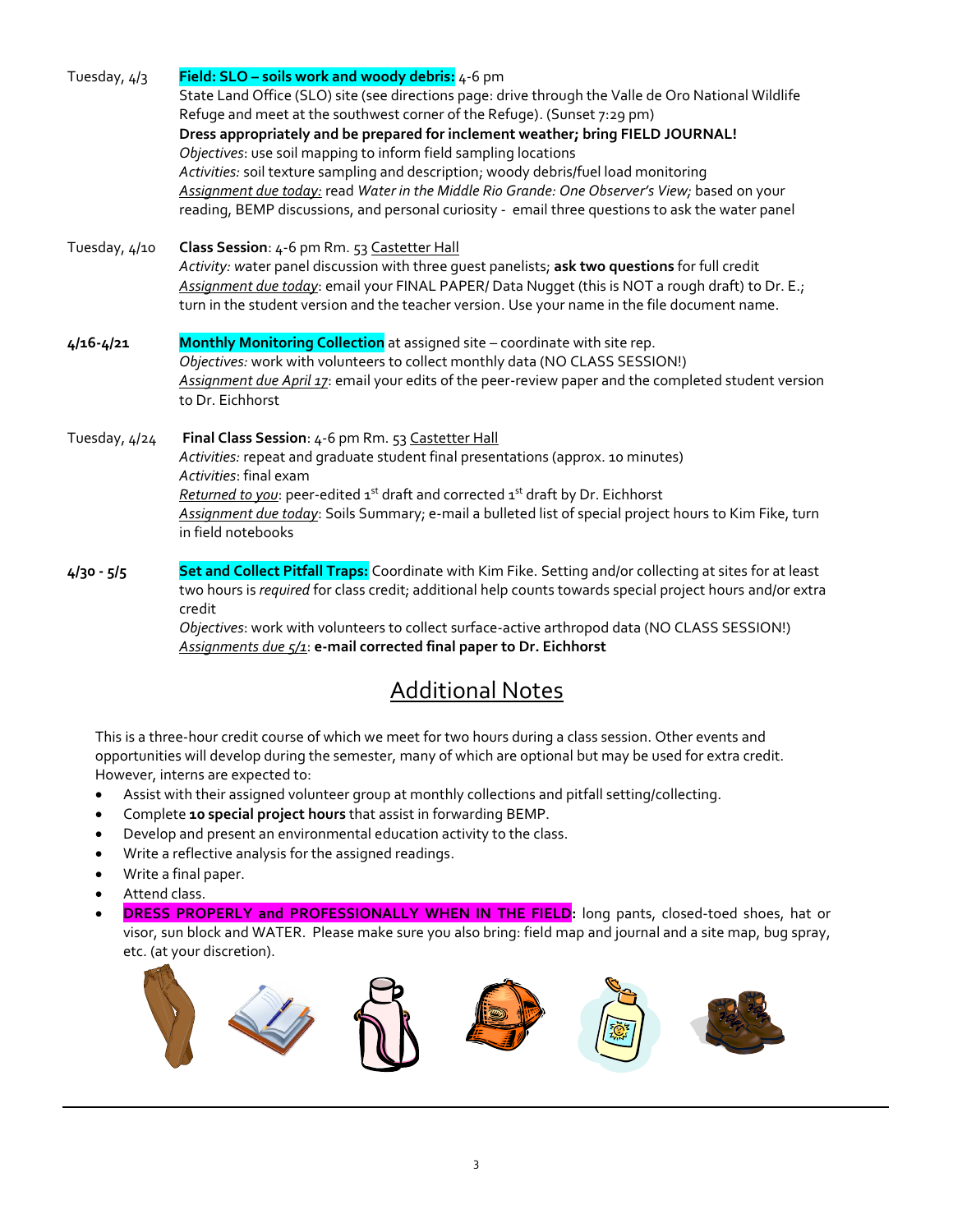## Course Instructors:

**Dr. Kim Eichhorst,** *BEMP Co-Director*; [kimde@unm.edu](mailto:kimde@unm.edu) - attendance/participation, assignments, final paper **Kim Fike**, *Science Coordinator*; [kim.fike@bosqueschool.org](mailto:kim.fike@bosqueschool.org) - site assignments, special project hours (field and lab work

**Kelly Steinberg**, *Education Coordinator*; [kelly.steinberg@bosqueschool.org](mailto:kelly.steinberg@bosqueschool.org) - environmental education & outreach opportunities

1. Program Description: The Bosque Ecosystem Monitoring Program (BEMP) is both a research project and a community outreach program. Its primary objective is to involve citizen volunteers (mainly school students and their teachers) in long-term, hands-on monitoring of key indicators of ecological change in the middle Rio Grande bosque. **We want all participants in BEMP to learn about the structure, functioning, and biological diversity of this vital New Mexico ecosystem.** There is a dual nature to this effort in that the collection of accurate and useful information is as important as the environmental education outreach aspects of the program.

BEMP's UNM Intern Class provides a critical link between the volunteers and the biologists concerned with the management of this greatly altered riparian forest. There is a dual nature to the intern's role. **The intern is responsible for the transmission of accurate information from the field to the UNM Biology Department. At the same time, the intern has the opportunity to learn about both the biological and the educational aspects of the program.** As an intern, you will soon become an organizer, interpreter, and possibly mentor to volunteers at one of **32** similar monitoring sites. Each site is set up in a very different part of the bosque. All sites are monitored simultaneously for certain key ecological variables according to a schedule drawn up several years ago.

### **ALL ASSIGNMENTS YOU TURN IN DIGITALLY SHOULD BE SAVED IN THIS FORMAT:**

### **LastName\_FirstName\_Assignment Name.doc**

2. Grading: Grading will be based on: 1) site interactions, 2) reflective analyses (RA), 3) class participation and attendance, 4) special project hours, 5) field notebook, 6) final paper/Data Nugget, and 7) exam and quizzes. Your final grade will be a composite of the following percentages:

| Site Interactions (monthly monitoring)                                  | 25%                   |
|-------------------------------------------------------------------------|-----------------------|
| Readings, working groups, & discussion                                  | 10%                   |
| Attendance                                                              | 10%                   |
| <b>Special Project Hours</b>                                            | 10%                   |
| Field Notebook                                                          | 10%                   |
| Final Paper/Data Nugget (Presentation for repeat and graduate students) | 20%                   |
| Quizzes                                                                 | 5%                    |
| Final Exam                                                              | 10%                   |
| Extra Credit                                                            | Instructor discretion |
| <b>Final Score</b>                                                      | 100 + extra credit    |

3. Site Interactions/Scheduling (25%): Much of the work during this course occurs outside in the field and **requires communicating with other BEMP staff or teachers**. This part of your grade is influenced by: whether or not you communicate in a timely manner with others, if you are on time or late for field collections, and if you are prepared to be in the field with the proper attire. Your ability to properly collect field data according to protocols and coordinating your site visits are the most critical aspect of this part of your grade.

4. Readings for Reflective Analyses (RA) and Participation in Class Discussions (10%): Readings are located online at: http://bemp.org/unm. **Reflective analyses (RA)** should be 2 pages (*1" margins, 12 font, double-spaced; please use your name in the name of the document file*). The point of the analyses and associated questions is to demonstrate that you have read and thought about the paper in preparation for class discussion. **Paper discussion questions/comments are listed in the class syllabus and citations are necessary**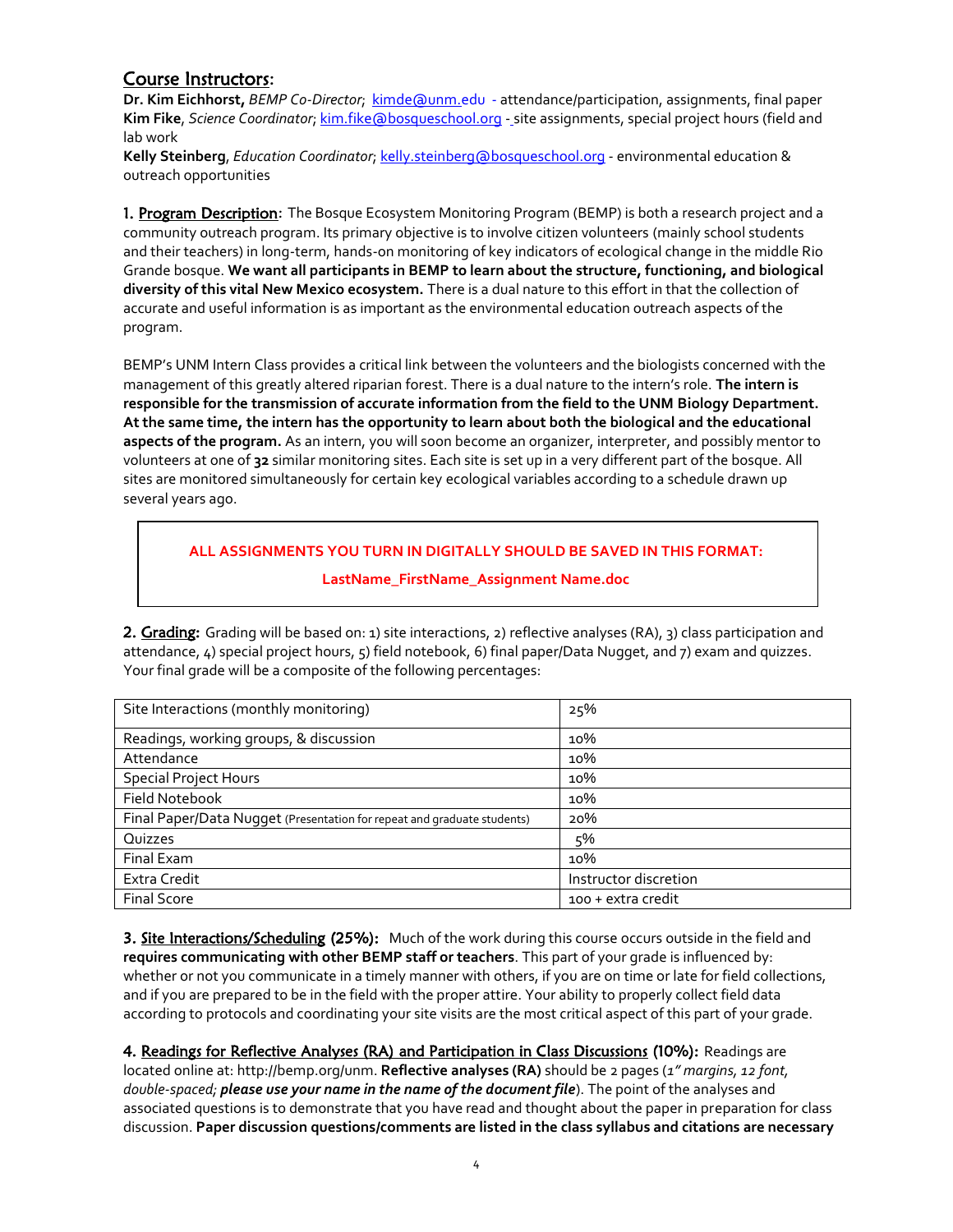**for each reading.** Participation in discussions, debates and panels will also be reflected in this 10% of your grade.

**Late:** *each day late 0.25 will be taken off your grade, until you reach 1 full point (4 days). After that it is one full point off for each week it is late.*

5. Attendance (10%): It is the responsibility of the intern to attend all class and field sessions for a full grade. Absences and appropriate make-up work should be discussed with Dr. Kim Eichhorst.

6. Special Project Hour (SPH) Information: (10%): Part of your grade entails 10 hours assisting BEMP in some way outside of the classroom. In order to be eligible for extra credit at the end of the semester, 5 of the hours must be completed before Friday, March 23<sup>rd</sup>. Special projects can vary widely based on student interest and program needs and available opportunities will be emailed out to the class on a weekly basis by Kim Fike.

Possible special project hour opportunities include:

- **Required 5 hrs**: Process leaf litter or pitfall trap arthropods in the lab at UNM (Castetter 1524). **For the remainder of the 5 hrs you can**….
- Present an approved environmental education activity to your assigned Monthly Monitoring class
- Participate in Nature's Notebook monitoring at the BEMP BioPark site
- Enter data
- Assist with new site installation
- Go with one of our BEMP Educators to a school and assist with classroom presentations
- Choose additional sites for Monthly Monitoring or Pitfall Trapping
- Participate in BEMP wildlife and/or classroom education activities (porcupine trap setting / jackrabbit survey/ turtle trapping /small mammal trapping – these are offered on a seasonal basis)
- Participate in BEMP program promotion (take BEMP display to a conference or a special event)
- Participate in additional field work (i.e. site maintenance, water chemistry monitoring, fuel load monitoring)
- Fill out the 'Field Notes' form for your Field Notebook (form available at BEMP.org) = 0.25 SPH
- Choose a non-Albuquerque site in the list below as your Monthly Monitoring site as they include additional driving time. Half of the driving time counts towards your SPHs (see chart below).

|                     | #          |                       | #          |
|---------------------|------------|-----------------------|------------|
| <b>Site</b>         | <b>SPH</b> | <b>Site</b>           | <b>SPH</b> |
| Los Lunas           | 0.75       | Lemitar               | 1.75       |
| Any site in Belen   | 1.00       | Sevilleta and Lemitar | 2.25       |
| <b>Bosque Farms</b> | 0.50       | Santo Domingo         | 1.25       |
| Sevilleta           | 1.25       | Santa Ana             | 0.75       |
| Bosque del Apache   | 2.75       | Bosque del Apache (2) | 3.15       |

If you have completed all 10 SPH, you are welcome do to more! Each additional 2SPH counts as 1 extra credit point at the end of the semester. Extra credit is at the instructor's discretion and does not replace any of the grading categories (e.g., final paper, final exam).

7. BEMP Field Notebook Guidelines (10%): You will need to have a field journal. This can be a dedicated BEMP journal, or any journal that you have used/are using for other activities. You can request to use a BEMP journal, but those will need to be returned at the end of the semester. You are expected to maintain an index, record data collected, and take notes in the field. Please maintain your notebook throughout the semester rather than waiting until the end to remember details of field trips.

**a. Maintain the index and number pages, include river flow from USGS river-flow website:** 

**<http://waterdata.usgs.gov/nm/nwis/uv?08330000>** *Central Bridge Gage*

- **b. RECORD the data collected, any important notes and observations**
- **c. Record phenology** (*Field Notes* form provided and available at bemp.org) at your site = 0.25 Special Project Hours **d. Additional -** Since this will be graded at the end of the semester, please do not include private information. However, drawings, weather info, sketches, things taped in, etc. are welcome!